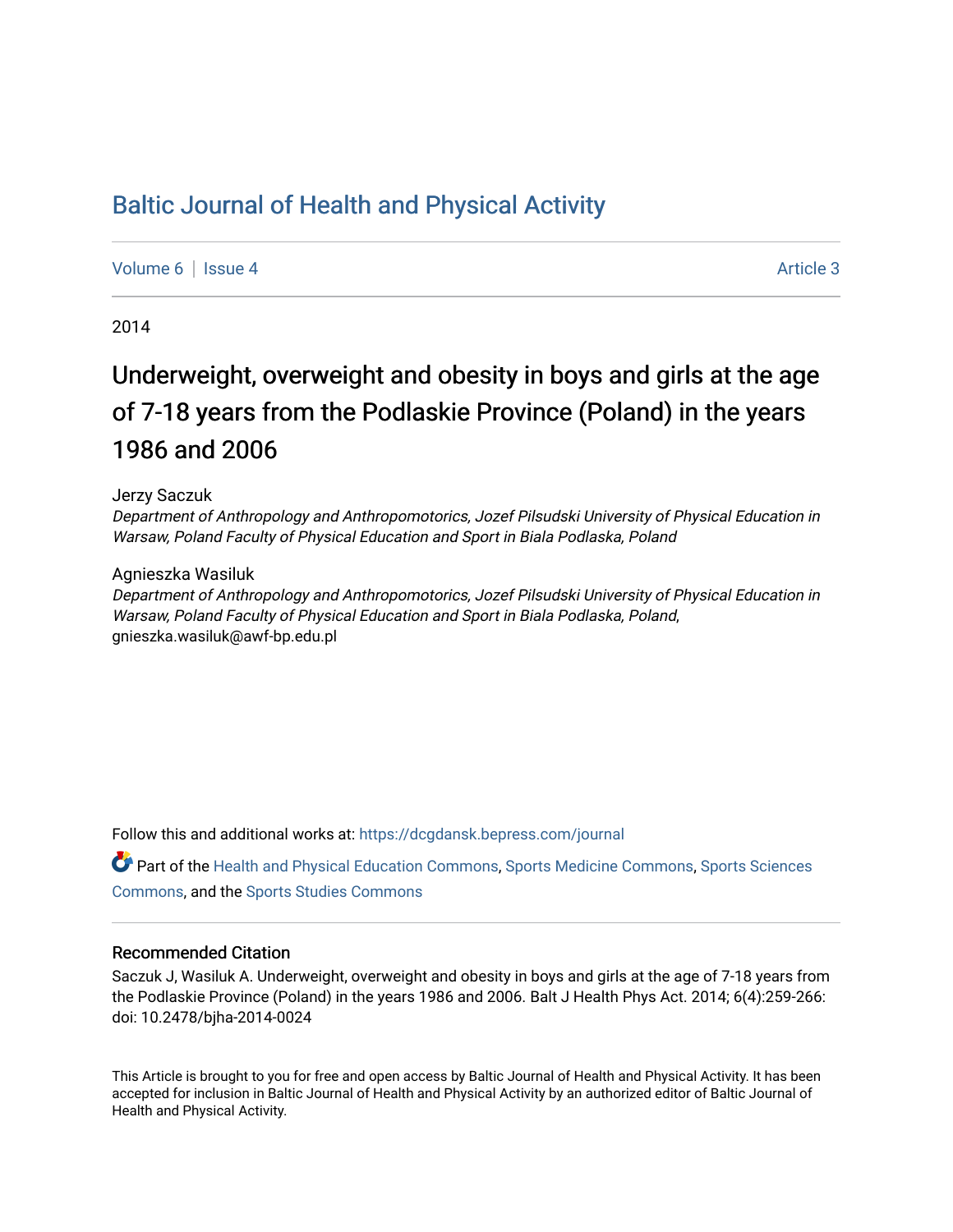

ORIGINAL ARTICLE

DOI: 10.2478/bjha-2014-0024

|                                                                                                                                    | Underweight, overweight and obesity in boys and<br>girls at the age of 7-18 years from the Podlaskie<br>Province (Poland) in the years 1986 and 2006                                                                                                                                                                                                                                                                                                                                                                                                                                                                        |
|------------------------------------------------------------------------------------------------------------------------------------|-----------------------------------------------------------------------------------------------------------------------------------------------------------------------------------------------------------------------------------------------------------------------------------------------------------------------------------------------------------------------------------------------------------------------------------------------------------------------------------------------------------------------------------------------------------------------------------------------------------------------------|
| <b>Authors' Contribution:</b><br>A - Study Design<br>B - Data Collection                                                           | Jerzy Saczuk ABCDEFG, Agnieszka Wasiluk BCDEF                                                                                                                                                                                                                                                                                                                                                                                                                                                                                                                                                                               |
| C - Statistical Analysis<br>D - Data Interpretation<br>E - Manuscript Preparation<br>F - Literature Search<br>G - Funds Collection | Jozef Pilsudski University of Physical Education in Warsaw, Poland<br>Faculty of Physical Education and Sport in BialaPodlaska, Poland<br>Department of Anthropology and Anthropomotorics                                                                                                                                                                                                                                                                                                                                                                                                                                   |
|                                                                                                                                    | Key words: BMI, girls, boys, secular trends                                                                                                                                                                                                                                                                                                                                                                                                                                                                                                                                                                                 |
|                                                                                                                                    | <b>Abstract</b>                                                                                                                                                                                                                                                                                                                                                                                                                                                                                                                                                                                                             |
| Background:                                                                                                                        | The objective of this study was to determine changes in the group size of girls and<br>boys with proper BMI values and their peers with underweight, overweight and obe-                                                                                                                                                                                                                                                                                                                                                                                                                                                    |
| <b>Material/Methods:</b>                                                                                                           | sity in a twenty-year time span.<br>In 1985 and 1986, 20, 353 boys and girls were examined, and 20 years later, 10, 705<br>students. Measurements of body height and body mass were taken, which enabled<br>calculating values of the Body Mass Index (BMI). The statistical significance of differ-<br>ences between mean values obtained in 1986 and 2006 was verified with Student's t-                                                                                                                                                                                                                                  |
|                                                                                                                                    | test for independent variables. The statistical significance of differences between the<br>number of girls and boys classified to each group in respect of the whole group sur-<br>veyed in 1986 and 2006 was determined with the $\chi^2$ test.<br><b>Results:</b> The greatest generation changes in the mass-to-height proportions were noted in the<br>youngest children from the Podlaskie Province. It was higher by 1.66% in pupils with<br>$2^{nd}$ degree underweight, and higher by 4.79% and 1.29% in pupils with overweight<br>and obesity, respectively, while it was lower by 10.11% among boys with a normal |
|                                                                                                                                    | BMI value. In girls the percentage with normal BMI values was observed to decrease<br>by 8.95%, whereas among girls with overweight - to increase by 4.85%.<br><b>Conclusions:</b> The results may suggest that a greater percentage of the young generation will be<br>characterized by improper mass-to-height proportions.                                                                                                                                                                                                                                                                                               |
| Word count: 2,992                                                                                                                  |                                                                                                                                                                                                                                                                                                                                                                                                                                                                                                                                                                                                                             |
| Tables: 4                                                                                                                          | Received: October 2013                                                                                                                                                                                                                                                                                                                                                                                                                                                                                                                                                                                                      |
| Figures: 0<br>References: 22                                                                                                       | Accepted: October 2014<br>Published: December 2014                                                                                                                                                                                                                                                                                                                                                                                                                                                                                                                                                                          |

**Corresponding author:** 

Ph.D. AgnieszkaWasiluk Faculty of Physical Education and Sport ul. Akademicka 2, 21-500 Biala Podlaska Phone: +4883 3428741 E-mail: agnieszka.wasiluk@awf-bp.edu.pl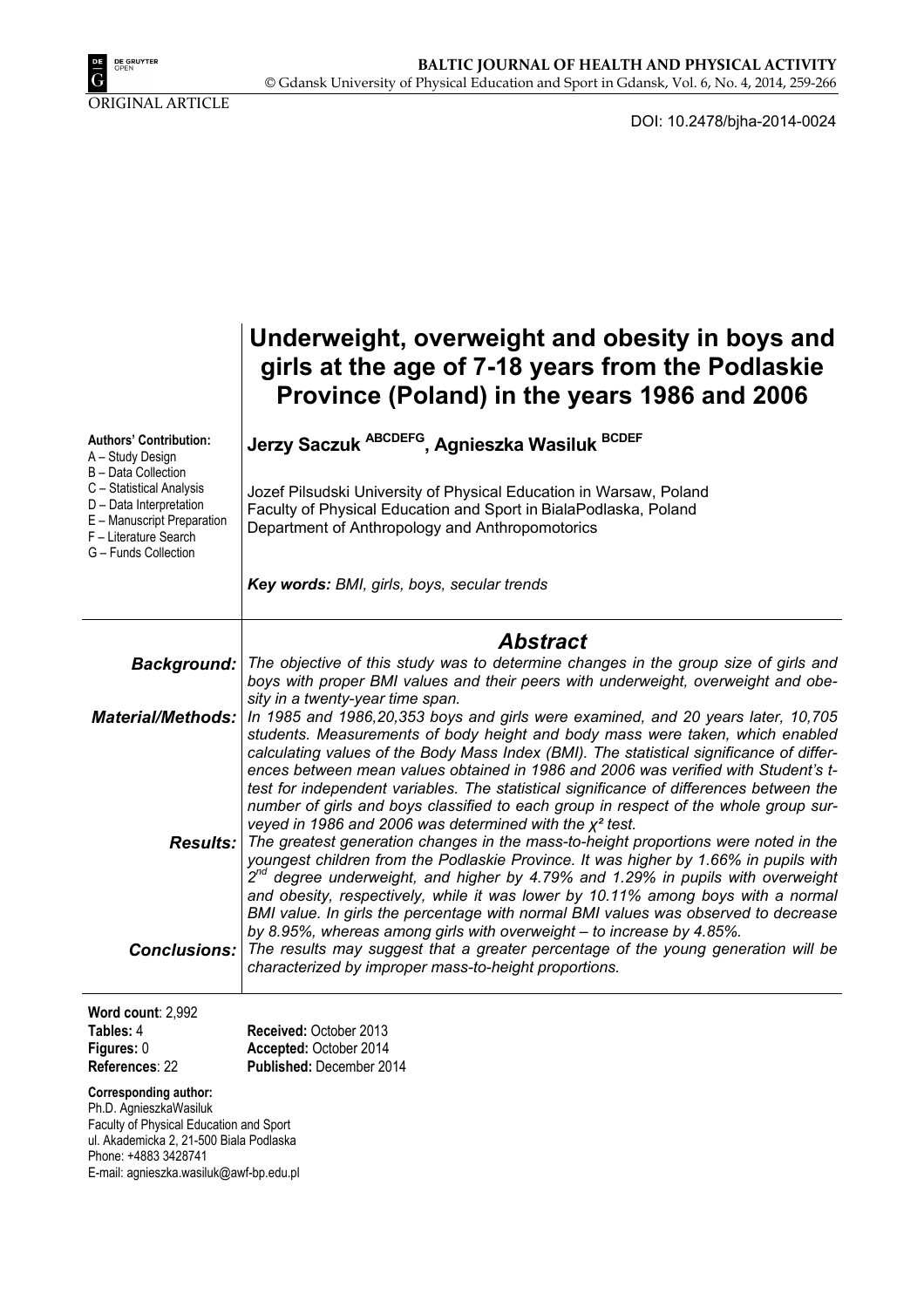#### **Introduction**

Civilization advance progressingin many countries of Europe and the world contributes to lifestyle changes in entire societies. Achievements of human thought and their materialization are accompanied by numerous adverse effects, the most severe of which includes reduced physical activity which, in consequence, increases the risk of overweight and obesity development [1, 2]. Such a lifestyle results, among others, in an increased number of children with overweight and excessive body adiposity observed in recent two decades especially in highly-developed countries [3, 4, 5, 6]. It is very often emphasized that obesity is the cause of many health disorders including: ischemic heart disease, hypertension, type 2 diabetes, colon cancers, prostate cancer, etc. [7, 8, 9]. In contrast, body mass deficiency remains in a strict correlation with inflammatory lesions of bronchi and lungs, asthma, improper functioning of the digestive system, and emotional disorders [10, 11].

The last twenty years in Poland have been aperiod of abrupt socio-economic changes and transformations. In this period a new class of wealthy people has emerged, but on the other hand a considerable part of the group has impoverished as a result of closing downof many work places and an increasing unemployment rate. The intensifying disproportions in the economic status of the Polish society were accompanied by discernible differences in the nutritional status of children and adolescents. This problem is observed in regions of the country with higher economic indices and is beginning to be noticeable in the regions with a lower rate of development [12, 13].

It seems interesting, therefore, to determine the rate of changes in somatic traits of adolescents inhabiting poorly-developed regions of the country. Hence, the objective of this study was to determine changes taking placewithin twenty years in the group of children and adolescents from the Podlaskie Province characterized by proper body mass to body height proportions and their peers with underweight, overweight and obesity.

#### **Material and methods**

In 1985 and1986 research was undertaken within the Key Issue 10.7, amongst children and adolescents inhabiting areas of the then Provinces: Suwalskie, Białostockie and Łomżyńskie. After administrative transformation of the country, beginning from year 1998 the aforementioned areas have become part of the Podlaskie Province. Based on the list of educational centers received from Education Offices, 120 schools were selected for the study considering the settlement structure in these regions and trying to maintain a balance in the number of schools from the former Provinces. Results of observations of 20,353 girls and boys at the age of 7-18 years, including 13,034 inhabitants of urban areas and 7,319 inhabitants of rural areas, were selected for this study from the collected material.

Observations were repeated in the same schools in 2005 and 2006, within statutory tasks of the Academy of Physical Education in Warsaw (D.S 45). This time, the surveys covered results of 10,705 pupils at the age of 7-18, including 7,021 and 3,684 inhabitants of urban and rural areas, respectively. The number of girls and boys at both stages of observations, considering their calendar age and place of residence, was presented in Table 1.

The lower number of schoolboys and schoolgirls at the second stage of the study was due to an educational reform initiated in 1993, as a result of which many small schools were closed down whereas part of the other schools was re-organized, which hindered the observations.

The survey was conducted following principles of the Helsinki Declaration and was approved by the Senate Ethical Commission acting at the Academy of Physical Education in Warsaw. A questionnaire was used to collect data on the respondents'date of birth and social conditions.

Anthropometric measurements were taken according to standard anthropometric techniques (IBP). Body height and body mass values achieved served to calculate the body mass index (BMI), defined as body mass (kg) of an individual divided by the square of their height (m). The obtained BMI values enabled selecting children with:  $3<sup>rd</sup>$  degree underweight (gr. I),  $2<sup>nd</sup>$  degree underweight (gr. II), 1<sup>st</sup> degree underweight (gr. III), normal BMI (gr. IV), overweight (gr. V), and obesity (gr. VI). The range of the norm was determined by subtracting all individuals with underweight, overweight and obesity from the whole examined group. The children were classified to the above groups fol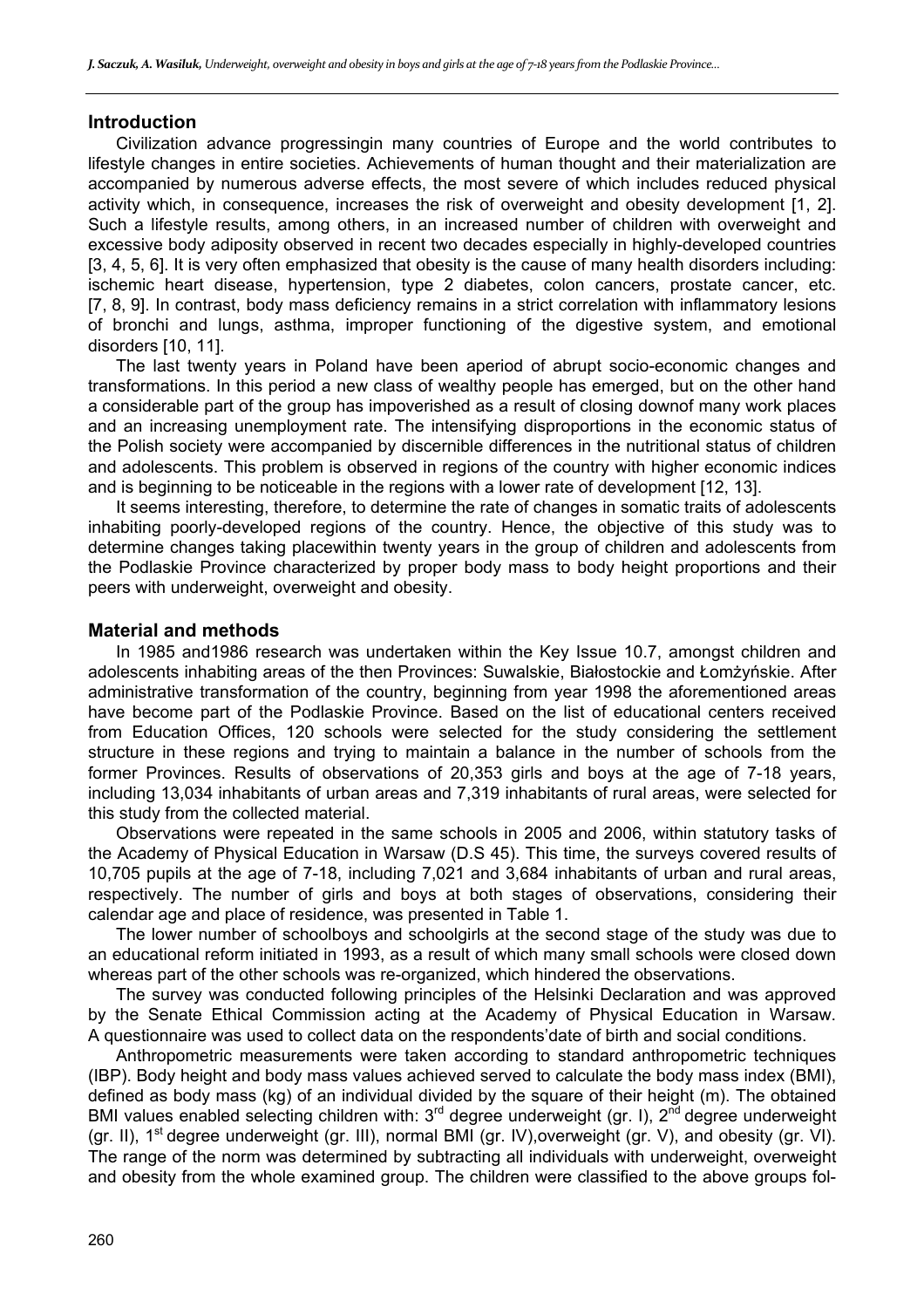lowing recommendations of the Obesity Task Force based on boundary values elaborated by Cole et al. [14, 15]. The numbers of children in particular groups were then used to compute the percentage of girls and boys with underweight, overweight and obesity in the entire material and in particular places of residence (rural, urban areas) in groups considering stages of education (7-9 years of age – integrated education; 10-12 years – primary school; 13-15 years – junior high school; 16-18 years – senior high school). Arithmetic means and standard deviations were calculated for BMI values in groups, considering the respondents'calendar age. The statistical significance of differences between mean values obtained in 1986 and 2006 was verified with Student's t-test for independent variables. The statistical significance of differences between the number of children classified to each groups in relation to the whole group surveyed in 1986 and 2006 was determined using  $χ²$  test.

| Age in years | Year | Total       | Rural | Urban |
|--------------|------|-------------|-------|-------|
|              |      | <b>Boys</b> |       |       |
|              | 1986 | 9927        | 3522  | 6405  |
| 7-18 years   | 2006 | 5642        | 2021  | 3621  |
|              | 1986 | 2282        | 649   | 1633  |
| 7-9 years    | 2006 | 1599        | 292   | 1267  |
|              | 1986 | 3044        | 996   | 2048  |
| 10-12 years  | 2006 | 1098        | 697   | 401   |
|              | 1986 | 2610        | 946   | 1664  |
| 13-15 years  | 2006 | 1460        | 700   | 760   |
|              | 1986 | 1991        | 931   | 1060  |
| 16-18 years  | 2006 | 1525        | 628   | 897   |
|              |      | Girls       |       |       |
|              | 1986 | 10426       | 3797  | 6629  |
| 7-18 years   | 2006 | 5063        | 1663  | 3400  |
|              | 1986 | 2218        | 726   | 1492  |
| 7-9 years    | 2006 | 1013        | 149   | 864   |
|              | 1986 | 3287        | 1109  | 2178  |
| 10-12 years  | 2006 | 979         | 414   | 565   |
|              | 1986 | 2842        | 940   | 1902  |
| 13-15 years  | 2006 | 1128        | 397   | 731   |
|              | 1986 | 2079        | 1022  | 1057  |
| 16-18 years  | 2006 | 1943        | 703   | 1240  |

Tab. 1. Number of surveyed girls and boys from the Podlaskie Province

#### **Results**

In the analyzed twenty-year period, a significant decrease in the BMI value average was observed only in the group of the oldest girls. In the remaining groups selected in terms of both gender and calendar age, a significant increase was noted in the relative body mass. Girls from junior high school, in the case of whom the described differences were small, were an exception,which was confirmed by results of Student's t-test (Table 2).

From 1986 to 2006, a significant decrease was noted in the percentage of boys with proper BMI values (by 4.64%) and those with 1<sup>st</sup> degree underweight (by 2.90%), whereas an increase by 6.49% was determined in the percentage of pupils with overweight. Greater changes were observed in inhabitants of cities and smaller ones in those originating from rural areas (Table 3).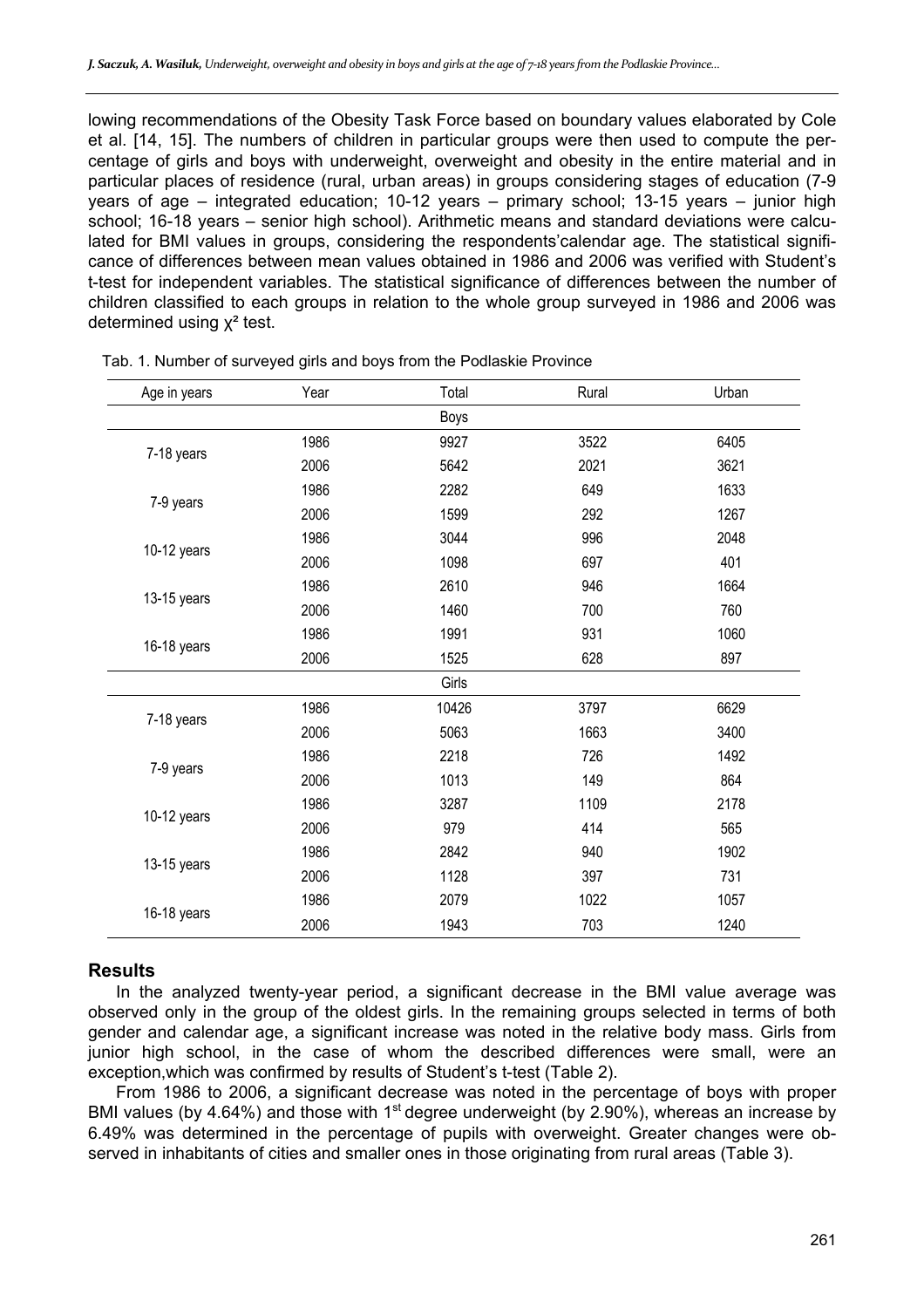| Boys           |      | Value          |           | Girls                           |                |                |           | Value          |      |              |
|----------------|------|----------------|-----------|---------------------------------|----------------|----------------|-----------|----------------|------|--------------|
| 1986           |      | 2006           |           | Age in<br>of Student's<br>years |                | 1986           |           | 2006           |      | of Student's |
| $\overline{x}$ | SD   | $\overline{x}$ | <b>SD</b> | t-test                          |                | $\overline{x}$ | <b>SD</b> | $\overline{x}$ | SD   | t-test       |
| 16.04          | 1.67 | 16.33          | 2.03      | 2.786*                          | $\overline{7}$ | 16.64          | 2.26      | 16.95          | 2.25 | $2.012*$     |
| 16.38          | 1.67 | 16.59          | 1.78      | $2.112*$                        | 8              | 16.50          | 1.71      | 16.81          | 2.08 | $2.718*$     |
| 17.15          | 1.65 | 17.39          | 2.32      | $2.224*$                        | 9              | 16.89          | 1.64      | 17.19          | 2.34 | $2.539*$     |
| 17.2           | 1.94 | 17.65          | 2.11      | 5.014*                          | 10             | 17.0           | 1.96      | 17.23          | 2.43 | $2.249*$     |
| 17.71          | 1.96 | 17.93          | 2.07      | $2.557*$                        | 11             | 17.38          | 2.08      | 17.73          | 2.30 | $3.415*$     |
| 17.63          | 2.11 | 18.5           | 2.17      | 9.572*                          | 12             | 17.8           | 2.06      | 18.02          | 2.50 | 1.984*       |
| 18.59          | 1.78 | 19.64          | 2.09      | 11.620*                         | 13             | 18.88          | 2.09      | 19.03          | 2.33 | 1.318        |
| 19.35          | 1.81 | 20.36          | 2.03      | 11.150*                         | 14             | 19.62          | 1.86      | 19.51          | 2.01 | 1.046        |
| 20.26          | 1.58 | 20.83          | 2.04      | 6.677*                          | 15             | 20.49          | 2.08      | 20.65          | 1.93 | 1.661        |
| 21.52          | 1.77 | 21.8           | 2.16      | $2.513*$                        | 16             | 20.92          | 2.73      | 20.19          | 1.76 | $6.354*$     |
| 21.37          | 1.69 | 22.3           | 1.9       | 9.188*                          | 17             | 22.01          | 1.88      | 20.97          | 1.74 | 10.519*      |
| 21.8           | 2.22 | 22.48          | 1.67      | $6.472*$                        | 18             | 21.83          | 1.81      | 20.39          | 1.70 | 14.609*      |

| Table 2. BMI values of girls and boys from the Podlaskie Province in the years 1986 and 2006 |  |
|----------------------------------------------------------------------------------------------|--|
|----------------------------------------------------------------------------------------------|--|

*\*statistically significant differences at the level of p ≤ 0.05* 

Table 3. Percentage of boys and girls in groups with normal BMI, underweight, overweight and obesity considering the place of residence

|                             | All boys                  |            |               | All girls |             |            |  |
|-----------------------------|---------------------------|------------|---------------|-----------|-------------|------------|--|
| <b>BMI</b> group            | 1986                      | 2006       | test $\chi^2$ | 1986      | 2006        | test $x^2$ |  |
| 3rd underweight             | 0.82                      | 0.94       | 0.624         | 1.06      | 1.68        | 9.581*     |  |
| 2 <sup>nd</sup> underweight | 1.19                      | 1.60       | 4.286*        | 2.40      | 2.45        | 0.036      |  |
| 1 <sup>st</sup> underweight | 8.57                      | 5.67       | 39.197*       | 11.69     | 11.28       | 0.455      |  |
| normal BMI                  | 80.61                     | 75.97      | 5.535*        | 75.78     | 75.67       | 0.003      |  |
| overweight                  | 7.51                      | 14.00      | 133.408*      | 7.97      | 8.12        | 0.085      |  |
| obesity                     | 1.30                      | 1.83       | 6.407*        | 1.09      | 0.81        | 2.816      |  |
| <b>BMI</b> group            | Urban boys<br>Urban girls |            |               |           |             |            |  |
| 3rd underweight             | 1.13                      | 1.14       | 2.470         | 1.03      | 1.94        | 13.174*    |  |
| 2 <sup>nd</sup> underweight | 2.13                      | 2.65       | 2.881         | 2.55      | 2.35        | 0.344      |  |
| 1 <sup>st</sup> underweight | 10.75                     | 11.37      | 15.416*       | 12.23     | 11.24       | 1.702      |  |
| normal BMI                  | 77.51                     | 76.55      | 5.982*        | 74.79     | 75.24       | 0.034      |  |
| overweight                  | 7.87                      | 7.70       | 9.997*        | 8.03      | 8.32        | 0.226      |  |
| obesity                     | 0.61                      | 0.60       | 2.627         | 1.37      | 0.91        | 4.074*     |  |
| <b>BMI</b> group            |                           | Rural boys |               |           | Rural girls |            |  |
| 3rd underweight             | 0.65                      | 0.40       | 1.593         | 0.91      | 1.24        | 0.001      |  |
| 2 <sup>nd</sup> underweight | 1.11                      | 1.48       | 1.415         | 1.23      | 1.66        | 1.262      |  |
| 1 <sup>st</sup> underweight | 7.89                      | 4.06       | 29.501*       | 8.95      | 6.57        | 0.363      |  |
| normal BMI                  | 81.94                     | 79.61      | 0.476         | 79.88     | 73.93       | 0.078      |  |
| overweight                  | 7.41                      | 12.77      | 34.523*       | 7.57      | 14.69       | 0.043      |  |
| obesity                     | 0.99                      | 1.68       | 4.654*        | 1.47      | 1.91        | 0.000      |  |

*\*statistically significant differences at the level of p ≤ 0.05*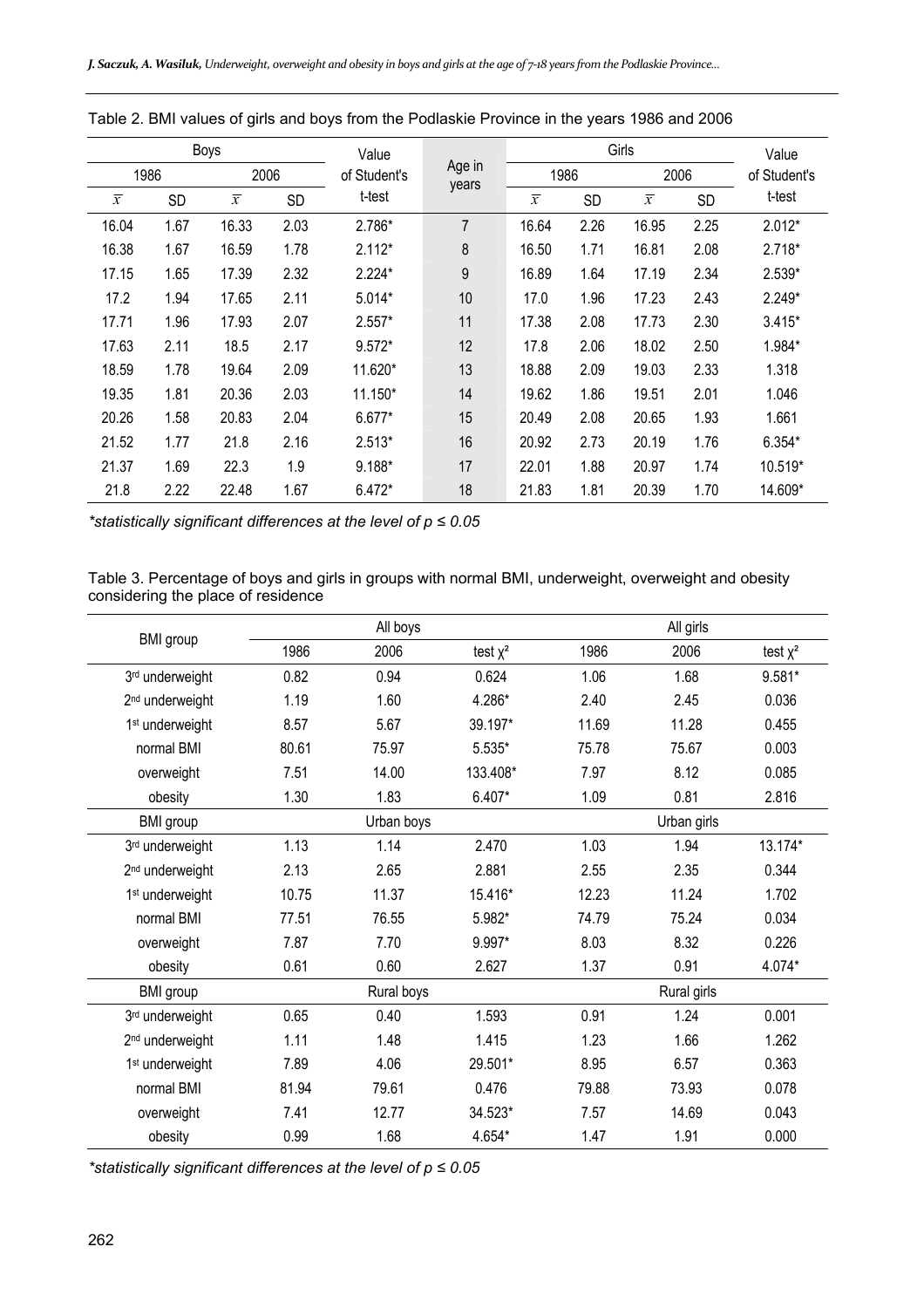It ought to be emphasized that in data for the whole surveyed group a statistically significant increase was noted in the percentage of boys with 2<sup>nd</sup> degree underweight, which was not observed in the groups selected based on the place of residence. Less significant generation changes were observed in girls. Differences in groups between stages of the study did not exceed 1.00%. A statistically significant increase was only reported in the percentage of girls with  $3<sup>rd</sup>$  degree underweight. No significant differences were determined in the remaining groups selected based on BMI values. The analysis of environmental differences showed that only the urban group was characterized by an increase in the percentage of girls with 3<sup>rd</sup> degree underweight and a decrease in the percentage of obese girls only in the case of urban respondents.

The above-described generation changes were not identical in all groups of calendar age (Table 4).

| Age         | <b>BMI</b>                  | Boys  |       |               | Girls |       |            |
|-------------|-----------------------------|-------|-------|---------------|-------|-------|------------|
|             |                             | 1986  | 2006  | test $\chi^2$ | 1986  | 2006  | test $x^2$ |
|             | 3rd underweight             | 1.40  | 2.18  | 3.148         | 1.71  | 2.96  | 4.752*     |
|             | 2 <sup>nd</sup> underweight | 1.36  | 3.01  | 11.967*       | 2.16  | 2.57  | 0.471      |
| 7-9 years   | 1 <sup>st</sup> underweight | 7.32  | 8.92  | 2.717         | 11.50 | 12.83 | 0.918      |
|             | normal BMI                  | 79.71 | 69.60 | $7.233*$      | 74.30 | 65.35 | 4.651*     |
|             | overweight                  | 7.84  | 12.64 | 19.352*       | 8.48  | 13.33 | 14.096*    |
|             | obesity                     | 2.37  | 3.66  | 5.079*        | 1.85  | 2.96  | $3.640*$   |
|             | 3rd underweight             | 0.72  | 0.64  | 0.085         | 1.16  | 2.66  | 9.726*     |
|             | 2 <sup>nd</sup> underweight | 0.92  | 1.28  | 0.946         | 2.80  | 1.74  | 3.555      |
| 10-12 years | 1 <sup>st</sup> underweight | 9.40  | 6.38  | 8.441*        | 14.45 | 10.11 | 10.007*    |
|             | normal BMI                  | 79.04 | 74.68 | 1.121         | 73.08 | 73.24 | 0.002      |
|             | overweight                  | 8.71  | 15.76 | 31.303*       | 7.30  | 11.85 | 15.777*    |
|             | obesity                     | 1.22  | 1.28  | 0.023         | 1.22  | 0.41  | 5.774*     |
|             | 3rd underweight             | 0.73  | 0.55  | 0.468         | 0.91  | 1.68  | 3.860*     |
|             | 2 <sup>nd</sup> underweight | 1.69  | 1.23  | 1.284         | 3.27  | 1.77  | 6.831*     |
| 13-15 years | 1 <sup>st</sup> underweight | 9.81  | 5.62  | 19.541*       | 10.98 | 9.75  | 1.053      |
|             | normal BMI                  | 80.34 | 74.18 | 2.587         | 76.00 | 79.79 | 0.839      |
|             | overweight                  | 6.67  | 16.99 | 82.185*       | 8.23  | 6.47  | 3.127      |
|             | obesity                     | 0.77  | 1.44  | 3.975*        | 0.60  | 0.53  | 0.062      |
| 16-18 years | 3rd underweight             | 0.40  | 0.26  | 0.504         | 0.43  | 0.51  | 0.141      |
|             | 2 <sup>nd</sup> underweight | 0.75  | 0.72  | 0.012         | 0.82  | 3.14  | 28.875*    |
|             | 1 <sup>st</sup> underweight | 7.13  | 1.90  | 52.007*       | 8.51  | 11.94 | 10.537     |
|             | normal BMI                  | 84.38 | 85.11 | 0.030         | 81.34 | 79.88 | 0.147      |
|             | overweight                  | 6.43  | 11.28 | 21.658*       | 8.13  | 4.48  | 20.220*    |
|             | obesity                     | 0.90  | 0.72  | 0.351         | 0.77  | 0.05  | 14.914*    |

Table 4. Percentage of boys and girls in groups with normal BMI, underweight, overweight and obesity considering the stage of education

*\* statistically significant differences at the level of p ≤ 0.05* 

The greatest number of statistically significant differences was observed in boys at the age of 7-9. This group was characterized with a higher percentage of pupils with  $2^{nd}$  degree underweight (by 1.66%), and with a higher percentage of pupils with overweight and obesity (by 4.79% and 1.29%, respectively), as well as with a lowerpercentage of boys with normal BMI value (by 10.11%). In the case of boys from the Podlaska Province being at the age of 10 to 18 years, a sig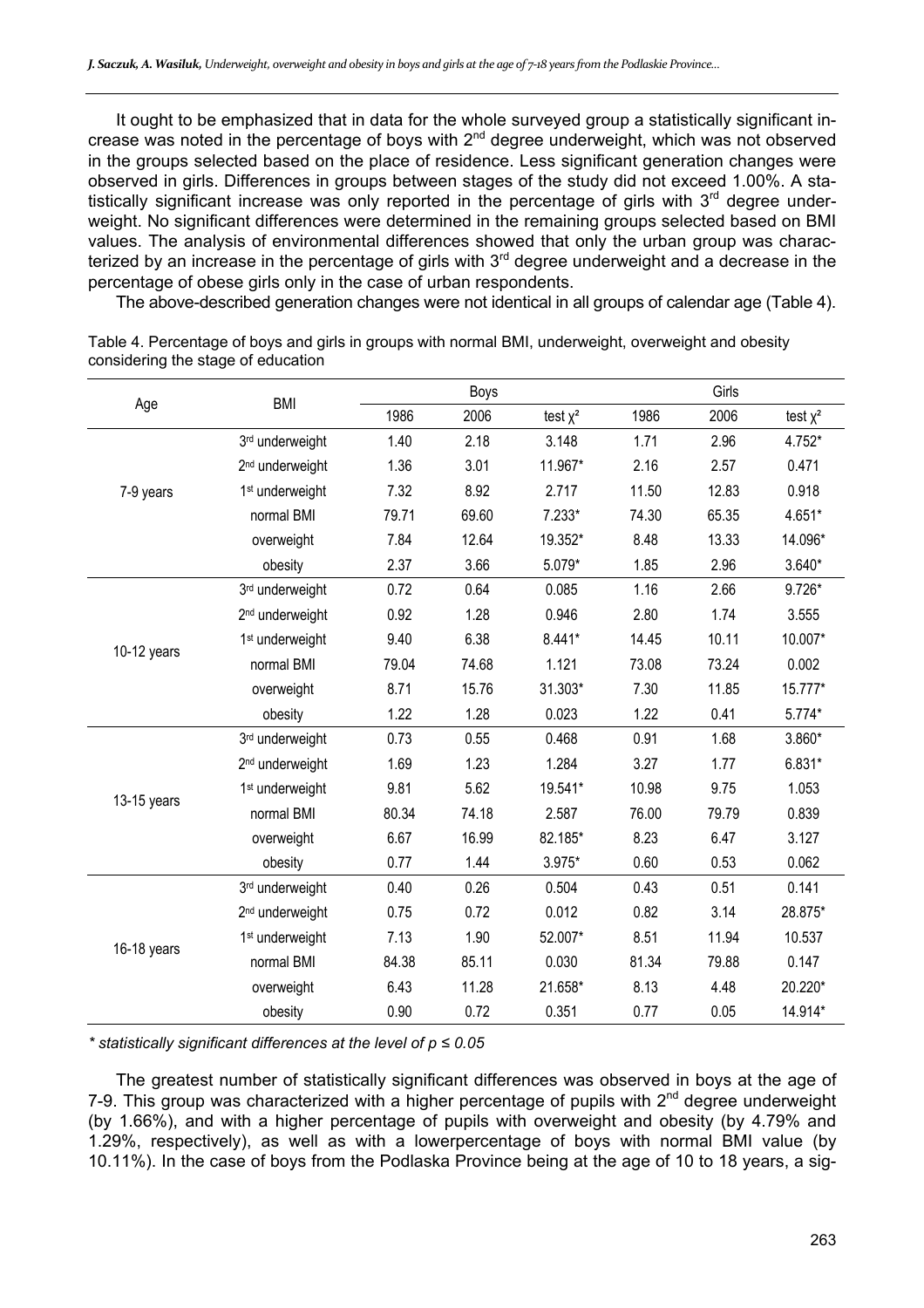nificant decrease was noted in the percentage of respondents with  $1<sup>st</sup>$  degree underweight and an increase in the percentage of those with overweight.

The group of girls was characterized by a significant increase in the percentage of respondents with the greatest body mass deficiency. In the analyzed groups, apart from the oldest girls, the reported differences were significantand the greatest differences were determined in the age category of 10-12 years (1.50%). In addition, since 1986 till2006, in the age category of 7-9 years, the percentage of girls with normal BMI values was observed to decrease by 8.95%, whereas that of girls with overweight – to increase by 4.85%. In the case of girls from primary schools, the percentage of pupils with 1<sup>st</sup> degree underweight decreased by 4.34% and that of pupils with overweight increased by 4.55%. In the group of girls attending junior high schools, the percentage of girls with 2<sup>nd</sup> degree underweight decreased by 1.50% and that of girls with normal BMI increased by 3.78%. In turn, in the age category of 16-18, an increase was observed in the percentage of girls with 2<sup>nd</sup> (by 2.32%) and  $1<sup>st</sup>$  (by 3.43%) degree of underweight, whereas percentages of girls with overweight and obesity were observed to decrease (by 3.64% and 0.72%, respectively). The other differences were negligible and statistically insignificant.

# **Discussion**

The economic crisis of the 1970s and 1980s as well as socio-economic transformations taking place in Poland since 1989 and their differentiated pace in particular regions have affected the extent of secular trends in somatic traits. Based on surveys conducted in that period with adolescents from the whole country, the values of somatic traits were observed to increase, with the increase varying depending on both the period and area of observations. The environment the girls and boys were growing up in was confirmed to still modify their developmental process to a various extent in different regions of Poland [16, 17, 18]. Higher body height values and a significant increase in body mass were also determined in girls and boys from eastern Poland [19]. Hence, it is obvious that the research conducted in the Podlaskie Province in 2006 revealed higher BMI values compared to the mean values achieved in 1986.

Contemporarily, a declining tendency is being observed globally in the number of children and adolescents with body mass deficiency and a growing one in the number of individuals with excessive body mass. Such a trend may be noticed in both developing countries as well as in the highly-developed ones [3, 5, 6]. Such changes are more noticeable amongst inhabitants of urban than rural areas. Such conclusions were formulated by Wang et al. [20] based on research on schoolgirls and schoolboys from Brazil, China, Russia and the USA. They were seeking reasons for these changes in differences in nutritional habits and reduced physical activity. The observed global trend of the increasing number of persons with overweight and obesity is also slowly spreading in Poland. Currently, Polish adolescents, including these from the Podlaskie Province, are characterized by the lowest overweight and obesity rates compared to results noted for their peers in the European Union, the USA or Canada [21, 22]. However, in the years 1995-2005 the frequency of overweight and obesity occurrence in the Polish school adolescents increased by 2.4% and 1.5% in boys and by 2.0% and 2.0% in girls [21]. In the Podlaskie Province from 1986 to 2006 the tendency for a decreasing number of children and adolescents with body mass deficiency and for an increasing number of individuals with body mass excess was observed only in the case of boys, with greater differences noted in boys from urban than from rural areas. The causes of differences in BMI values over the twenty-year period ought to be searched for in changes in the socio-economic conditions of the country, as described in the Introduction section. The picture of the described secular trends is undoubtedly influenced by the place of residence. The problem of unemployment affected inhabitants of cities to a greater extent, because in rural areas it was easier to provide for the family at small farms. In addition, rural children more frequently participated in work at the farm, which could be reflected in their higher physical activity. Such tangible generation changes were not observed in the case of girls who are less eco-sensitive than boys. Alarming is an increasing percentage of schoolgirls with a significant body mass deficiency observed especially in the girls living in cities, which has not been observed in many countries. It should also be emphasized that increasing silhouette slenderness (reflected in decreasing BMI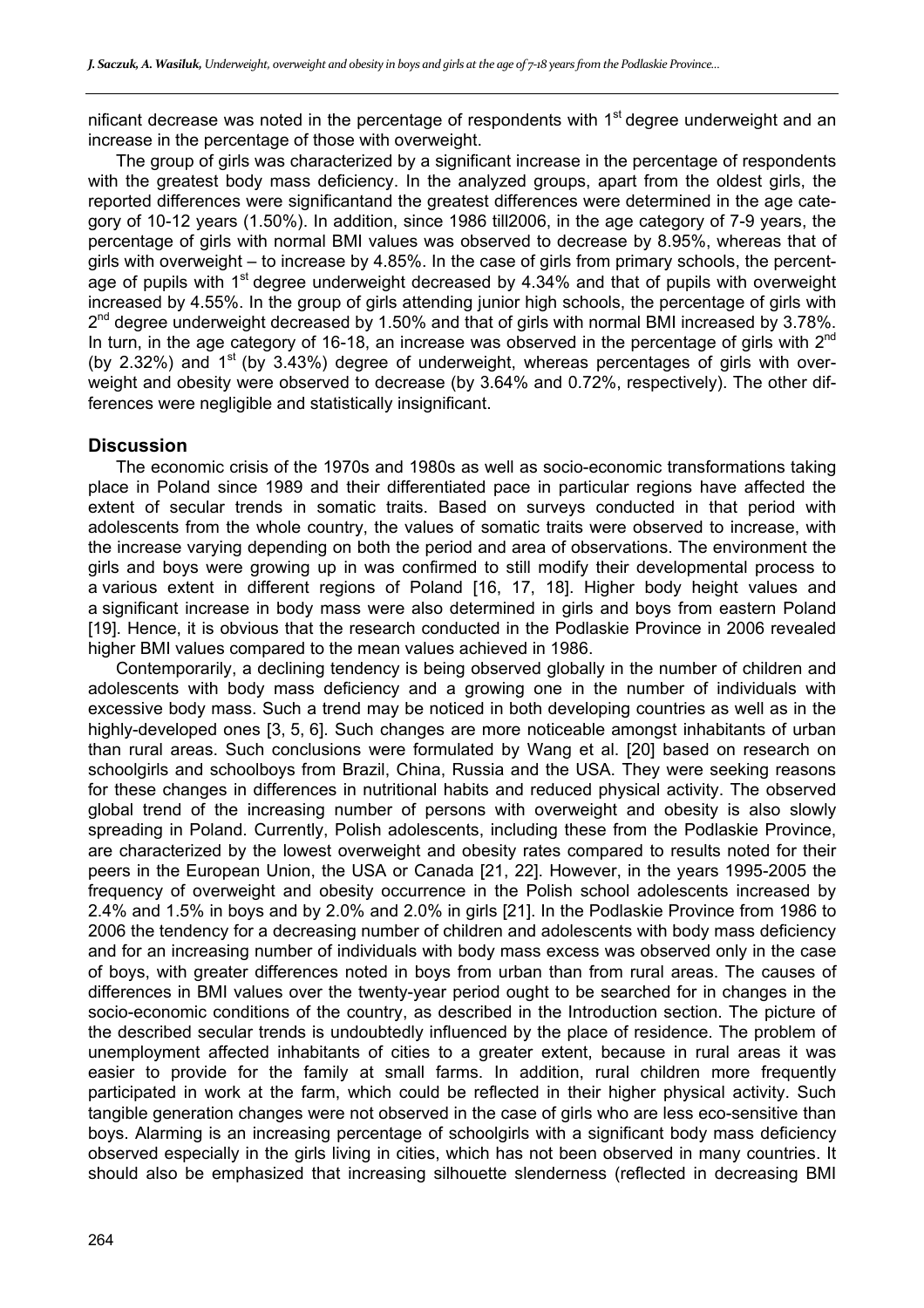values) and decreasing percentages of girls with overweight and obesity were observed in the oldest age category of girls. The reasons behind these changes should be looked for in the consciousness of the surveyed schoolgirls, namely in their lifestyle, nutrition etc. Of great significance is also contemporary fashion and strive for a slim silhouette. In this case, worthy of notice is that in 1986 the girls from eastern provinces of Poland were characterized by significantly higher body adiposity compared to ordinary Polish girls and girls from large cities [19]; therefore, the observed tendency of changes may be acknowledged as positive. The greatest number of statistically significant differences was noted in the youngest children from the Podlaskie Province. It may suggest that a greater percentage of the young generation will be characterized by improper mass-to-height proportions.

Confirmation of these observations requires more extensive social research.

# **Conclusions**

The analysis of the study material enables formulating the following conclusions and observations:

- 1. Effects of civic transformations observed worldwide are beginning to enter areas of the Podlaskie Province, which was reflected in increasing BMI values and increasing percentages of boys and young girls with excessive body mass.
- 2. Alarming is the increased percentage of schoolgirls with significant body mass deficiency, which may indicate their malnutrition and may trigger inflammatory states of bronchi and lungs, asthma, improper functioning of the digestive system and emotional disorders.
- 3. The greatest generation changes in the mass-to-height proportions were noted in the youngest children from the Podlaskie Province. It may suggest that a greater percentage of the young generation will be characterized by improper mass-to-height proportions.Therefore, classes of physical education should be held by teachers of physical education and not by teachers of integrated education.

# **References**

- 1. Datar A, Nicosia N, Shier V. Maternal work and children's diet, activity, and obesity. Soc Sci Med. 2014;107:196-204.
- 2. Nawab T, Khan Z, Khan IM, Ansari MA. Influence of behavioral determinants on the prevalence of overweight and obesity among school going adolescents of Aligarh. Indian J Public Health. 2014;2:121-124.
- 3. Janssen I, Shields M, Craig CL, Tremblay MS. Changes in the obesity phenotype within Canadian children and adults, 1981 to 2007-2009. Obesity. 2012;4:916-919.
- 4. Abela S, Bagnasco A, Arpesella M, Vandoni M, Sasso L. Childhood obesity: an observational study. J Clin Nurs. 2014;19-20:2990-2992.
- 5. Güngör NK. Overweight and obesity in children and adolescents. J Clin Res Pediatr Endocrinol. 2014;3:129-143.
- 6. Savva SC, Kourides YA, Hadjigeorgiou C, Tornaritis MJ. Overweight and obesity prevalence and trends in children and adolescents in Cyprus 2000-2010. Obes Res Clin Pract. 2014;5:426-434.
- 7. Kopelman P. Health risks associated with overweight and obesity. Obesity. 2007;s1: 13-17.
- 8. Bray GA. Medical Consequences of Obesity. J Clin Endocrinol Metab. 2014;6:2583-2589.
- 9. Scarpa M, Ruffolo C, Erroi F, et al. Obesity is a risk factor for multifocal disease and recurrence after colorectal cancer surgery: A case-control study. Anticancer Res. 2014;10:5735-5741.
- 10. Wiltink J, Michal M, Wild PS, et al. Associations between depression and different measures of obesity (BMI, WC, WHtR, WHR). BMC Psychiatry. 2013;13:223.
- 11. Raj D, Kabra SK, Lodha R. Childhood Obesity and Risk of Allergy or Asthma. Immunol Allergy Clin North Am. 2014;4:753-765.
- 12. Chrzanowska M, Suder A. The extent of overweight index in children and adolescents from Cracow, Poland (1971-2000). HOMO. 2010;6:453-458.
- 13. Wasiluk A, Saczuk J, Zalech M. Underweight, overweight and obesity in girls at the age of 7-19 years from the Lubelskie Province in the years 1986-2006. Pediatric Endocrinology, Diabetes and Metabolism. 2013;1:11-17.
- 14. Cole TJ, Bellizzi MC, Flegal KM, Dietz WH. Establishing a standard definition for child overweight and obesity worldwide: international survey. BMJ 2000;320:1240-1243.